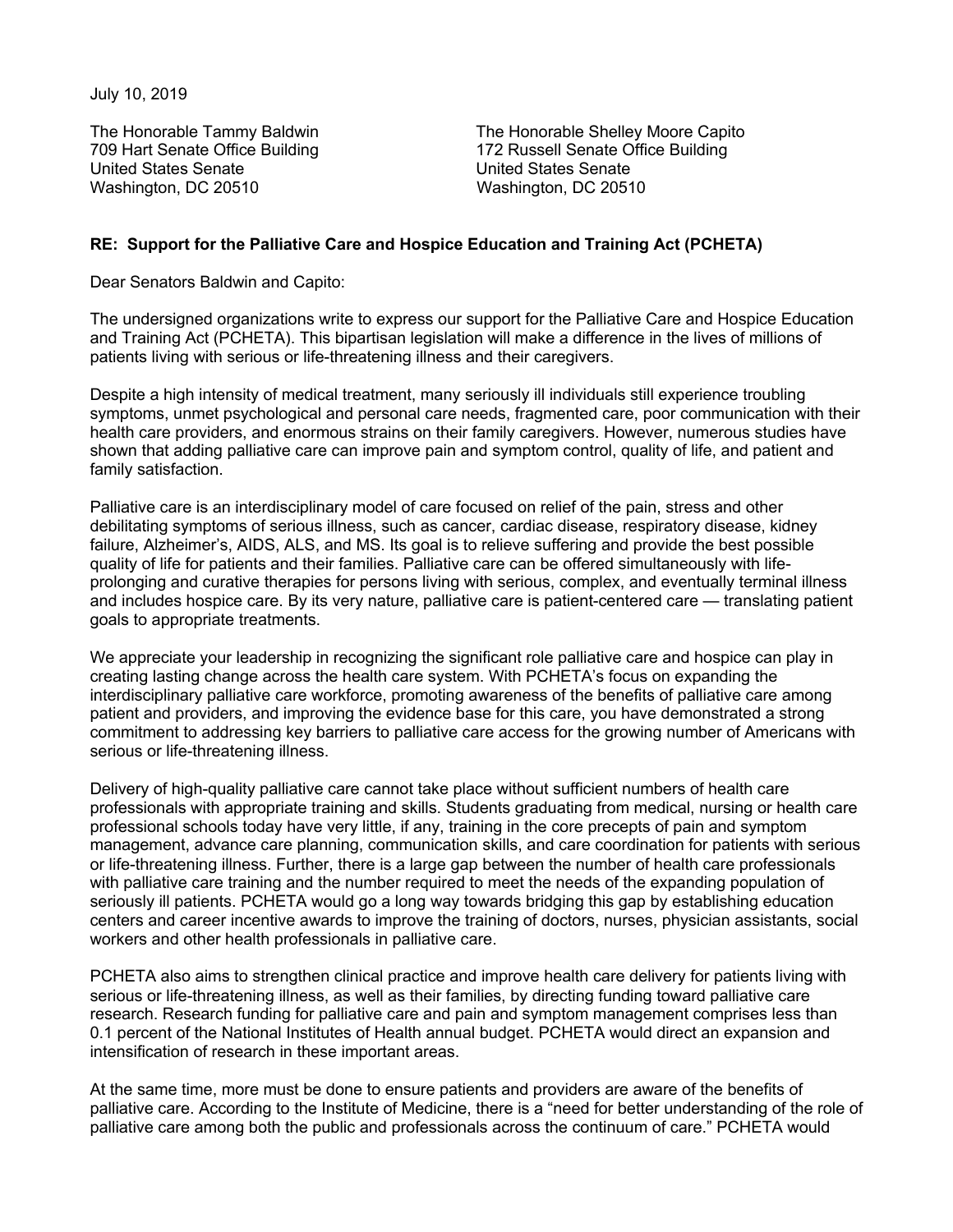direct the implementation of a national education and awareness campaign so that patients, families, and health professionals understand the essential role of palliative care in ensuring high-quality care for individuals facing serious or life-threatening illness.

Through your leadership last Congress, PCHETA had overwhelming bi-partisan support with more than 50 Senate cosponsors. We appreciate your continued support and dedication to this important issue. We look forward to working with you toward quick passage of this legislation in the 116<sup>th</sup> Congress.

Sincerely,

Alzheimer's Association Alzheimer's Impact Movement American Academy of Hospice and Palliative Medicine American Academy of PA's American Cancer Society Cancer Action Network American College of Surgeons Commission on **Cancer** American Geriatrics Society American Heart Association | American Stroke Association American Psychological Association American Psychosocial Oncology Society American Society of Clinical Oncology Association of Oncology Social Work Association of Pediatric Hematology/Oncology **Nurses** Association of Professional Chaplains The California State University Institute for Palliative Care Cambia Health Solutions Cancer Support Community Catholic Health Association of the United States Center to Advance Palliative Care Children's National Health System Coalition for Compassionate Care of California Colorectal Cancer Alliance **Compassus** Courageous Parents Network ElevatingHOME | VNAAmerica The Gary and Mary West Health Institute

The George Washington Institute for Spirituality and Health GO2Foundation for Lung Cancer HealthCare Chaplaincy Network Hospice and Palliative Nurses Association Leukemia & Lymphoma Society Motion Picture & Television Fund National Alliance for Caregiving National Association for Home Care & Hospice National Association of Social Workers National Brain Tumor Society National Coalition for Cancer Survivorship National Coalition for Hospice and Palliative Care National Hospice and Palliative Care **Organization** National Palliative Care Research Center National Patient Advocate Foundation National POLST Paradigm Oncology Nursing Society Pediatric Palliative Care Coalition Physician Assistants in Hospice and Palliative Medicine Prevent Cancer Foundation ResolutionCare Network Social Work Hospice & Palliative Care Network Society of Palliative Care Pharmacists St. Baldrick's Foundation Supportive Care Matters Susan G. Komen Supportive Care Coalition Trinity Health